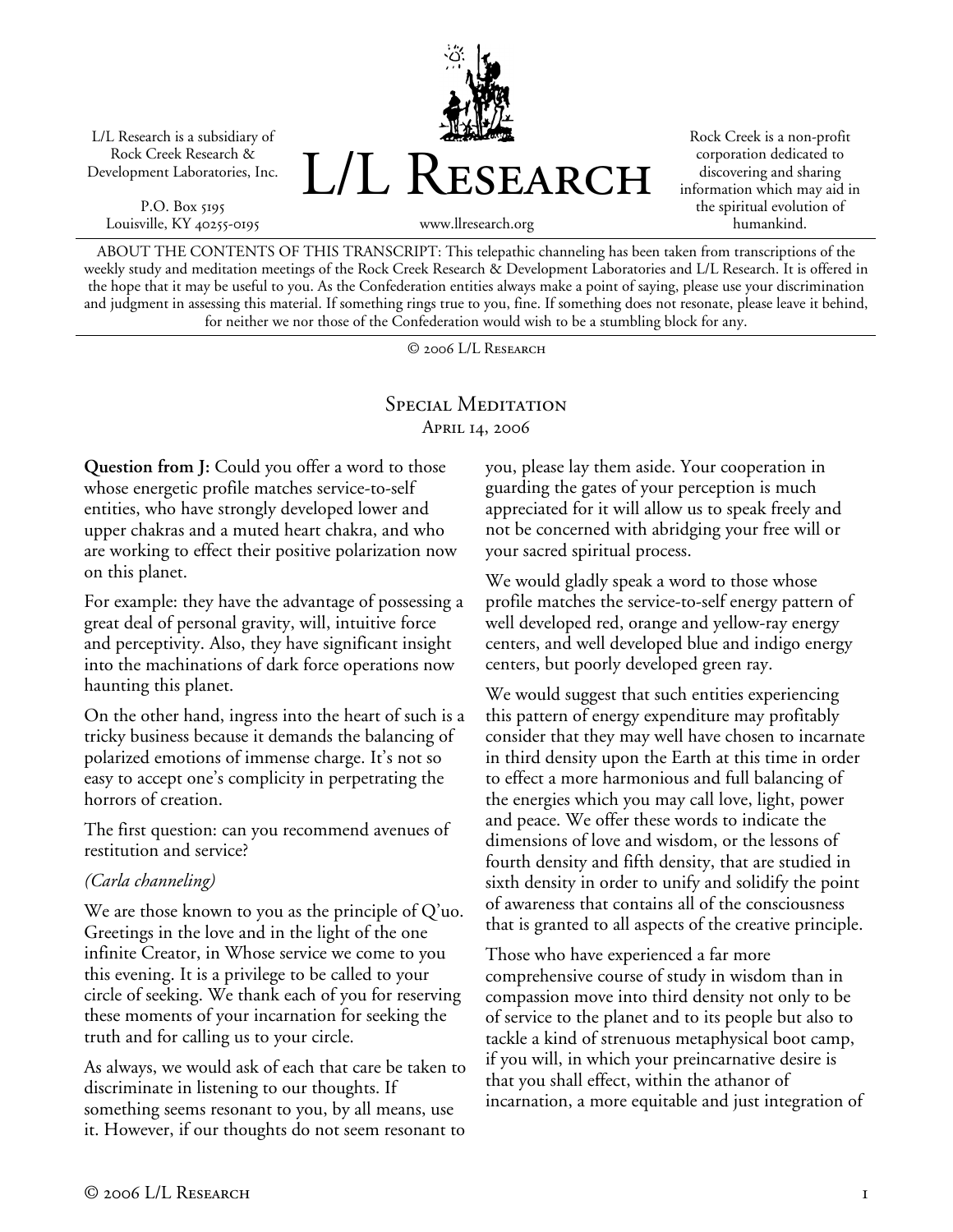the energies of love and the energies of light or wisdom.

We wish to indicate that this is not, for an entity overbalanced into wisdom, a *beau geste* that is particularly easy to grasp or effectuate.

The chief stumbling block to one overbalanced in wisdom is a basic attitude with which this instrument is familiar that she calls pride. When she sees this element of character within herself, she confesses her pride.

However, we would perhaps use the term arrogance rather than pride. In pride, there is a conscious element: one is proud of something. There is a quantitative aspect to this concept of emotive structure. We do not wish to indicate that there is any conscious aspect to the structure involved in those who are wise at the expense of love. Therefore, we suggest the term arrogance, for arrogance is an unconscious attribute carried by those who are aware of the efficacy of their thinking processes.

We would say to those whose profile matches this distortion that it is time to become willing to be grounded in humility.

We would offer one figure before taking further queries. This instrument attended one of its Holy Week services yesterday evening. This particular service was devoted to focusing upon an evening meal held in an upper room tended by thirteen men, including Jesus the Christ.

During this meal the one known as Jesus offered two mandates as suggestions for loving each other. His first suggestion is memorialized in what this instrument calls the Holy Eucharist. The teacher known as Jesus took bread, the common, ordinary bread that was the substance of the night's meal. He blessed it. He broke it. And he shared it with all who were at the table.

And he said, "When you break bread, do it in remembrance of me."

And he took the wine, which was their common drink, blessed it and poured it out, sharing it completely with those present.

Again, the one known as Jesus said, "When you drink, do this in remembrance of me."

A second mandate, as a teacher that evening, as recorded in your holy work known as the *Bible*, was to ask those present to remove their sandals so that he could wash their feet. The one known as Peter at first refused, for he felt that it was far too humble a task for a teacher to offer to his students.

But the one known as Jesus said, "Unless I wash you, you shall not be clean." And so Peter immediately said, "Then, Lord, wash all of me." The one known as Jesus said, "You are clean and yet it does not hurt to wash the dust of the day off your feet."

Having washed the disciples' feet, he said to them, "If I am your teacher and I wash your feet, then perhaps you may see your way clear to washing each others' feet."

The one known as Jesus seldom spoke directly. However, you may see his intention was to indicate not only the value of service to others but also the value of absolute humility.

We ask all of those who find themselves wise and who know themselves clever, has it helped you to love? Has it opened your heart? We have often spoke through this instrument of the most difficult journey an entity such as those you have described will ever make. That journey is the fourteen or so inches from your head to your heart.

May we ask for the next query, my brother?

**J:** Can you make suggestions which make easier the polarization of these ones in particular?

We are those of  $Q'$ uo, and are aware of your query, my brother. We have perhaps made a modest beginning at suggesting the general strategy for working towards the full integration of wisdom and love. We have talked before about the heart chakra. It is a much misunderstood energy center encompassing two distinct aspects.

It is impossible to make a direct assault upon the closed heart. The heart itself is protected within what this instrument would describe as an outer courtyard. The overarching dome of light that signals the presence of consciousness is gently enswathed in the basilica of the inner heart.

Outside of that *sanctum sanctorum* is that place where entities come, in all their dirt, to see if they are ready to enter their own heart. The difficulty that entities find when attempting to enter their heart is that they must needs integrate all of their personality shell into that entity which stands at the door and seeks entrance. All entities carry the full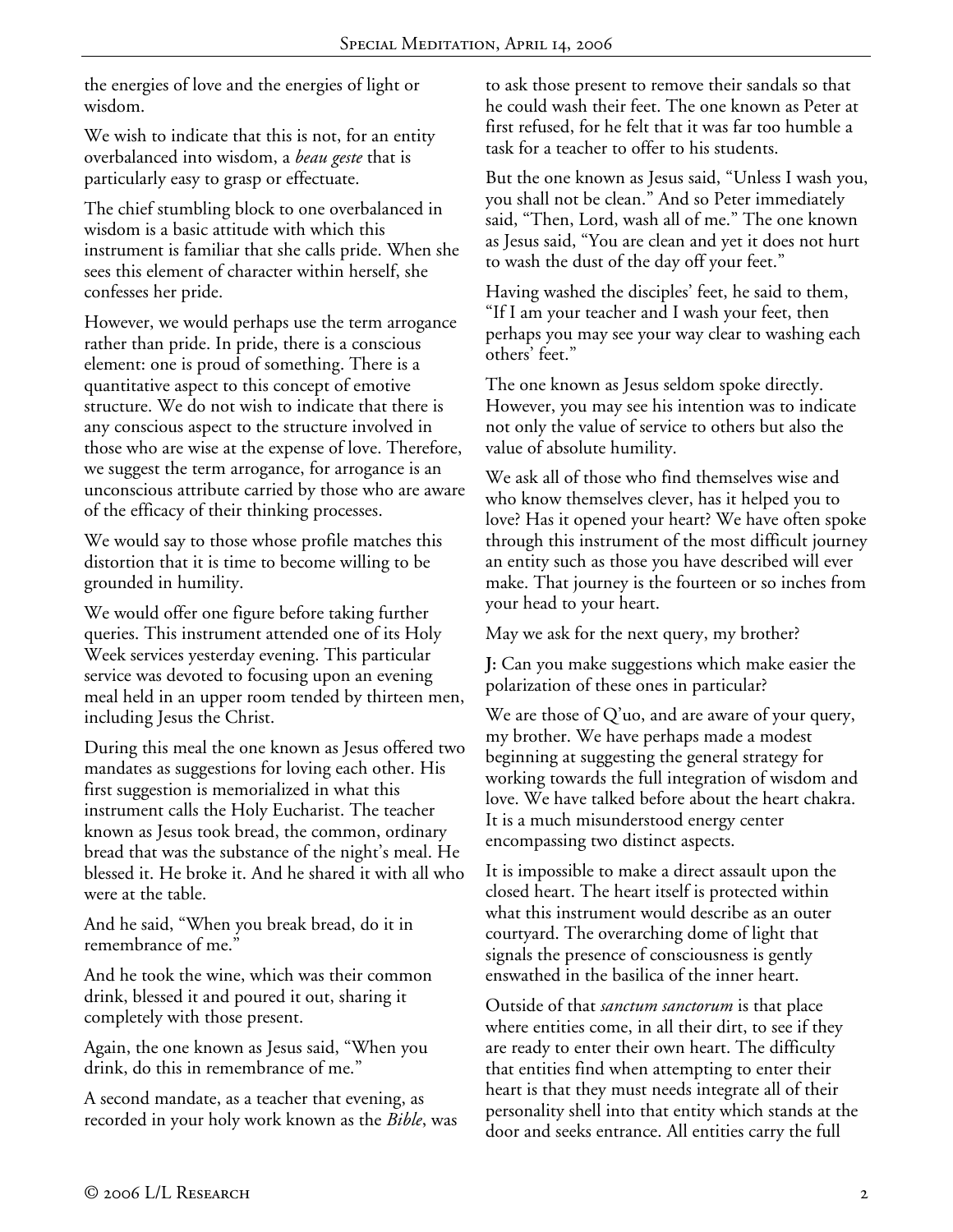360 degrees of personality. The entire spectrum of light and dark lives and thrives within each spirit sent forth by the one infinite Creator before the world was.

For those who carry that arrogance of wisdom, there is subtle work to be done in emptying the pockets of self. It is lonely and unforgiving work to break yourself open to the point where you can see and acknowledge all of the factors that go into what on the surface is a simple and seamless attitude of confidence and self-knowledge. Nevertheless, this is the task ahead of one who wishes to open his heart.

It is a difficult thing to grasp because there is no cleverness involved in opening the heart. There is only the acknowledgment of the falsehood of any claim that one may wish to make to true wisdom. For wisdom uninformed by love is not stable or balanced, in terms of that lesson which entities such as yourself incarnated in order to balance.

The wiser an entity is, the more narrow his ability to see beyond his own intelligence. The ability to use higher chakras further confuses the issue, because from the viewpoint of manifestation, there seems to be such a likelihood that such powerful knowledge will be useful to the self, to the Creator, and to the planet.

In orienting you and those like you to the actual situation, we would ask each to move back in perspective until there is a broadness that takes in all of the third-density pattern. A pattern involves a choice of how to be and how to serve. In third density, the path to graduation involves a simple choice followed by a series of congruent choices which progressively tune the spirit under such discipline to the point where that spirit is able to surrender to love.

The difficulty is in releasing all of the intelligence and knowledge that is so proudly carried and so skillfully used in the outer manifestations of life on planet Earth.

In order to dig down into the treasure of self, you must break the container that holds all of that pride or arrogance of accomplishment. When you have released this structure, you will find that you are as vulnerable as a tiny kitten, such as the one that is snuggled up against this instrument's ankle at this moment. Only when you have become as a tiny

child, free of the burden of your wisdom, can you at last break the bunker of self-consciousness.

My brother, how deeply and how truly you seek to do that! And yet how clever are the many, many thoughts and strategies that will gladly entrain your intelligence and distract your will. These forces within you do not wish for you to open your heart. They like having full pockets. They do not want you to empty your pockets of these things which, to the surface personality, seem to suggest selfhood. Yet there is a powerful voice within you that says that this is not true consciousness. And you hunger for that.

What is the "I" of a person and of a soul? When consciousness itself is the "I" of you, then shall your heart be free to open and blossom and radiate infinitely. And from that perspective alone shall you at last be able to march from the *sanctum sanctorum*, fed and strengthened, in full knowledge of who you are for the first time and ready at last to do serious work upon balancing the wisdom which you offered to yourself as a gift and as catalyst.

You seek to wend your way from the penumbra of articulated thought to the daylight of love. We wish you every good fortune in your seeking and we commend you for your awareness of the basic situation.

May we ask for the next query, my brother?

**J:** Can you speak of the response on the inner planes to those who choose to relinquish their status as spiritual achievers and surrender their proudly held, imbalanced acquisitions for the common good?

We are those of  $Q'$ uo, and are aware of your query, my brother. The response to one who has at last been able to lay aside pride, break the pottery of intellect, and offer the naked soul, as it is, to the one Creator in all humility, is embrace, inclusion, comfort and support. Indeed, these are the responses of your guidance system and those spiritual forces which surround you regardless of your circumstances.

However, to one who has indeed cast aside arrogance, the voice of spirit becomes quite audible and there is a liveness of interchange that is not possible while the egoic structure of the personality shell retains its knowledge of its self-sufficiency.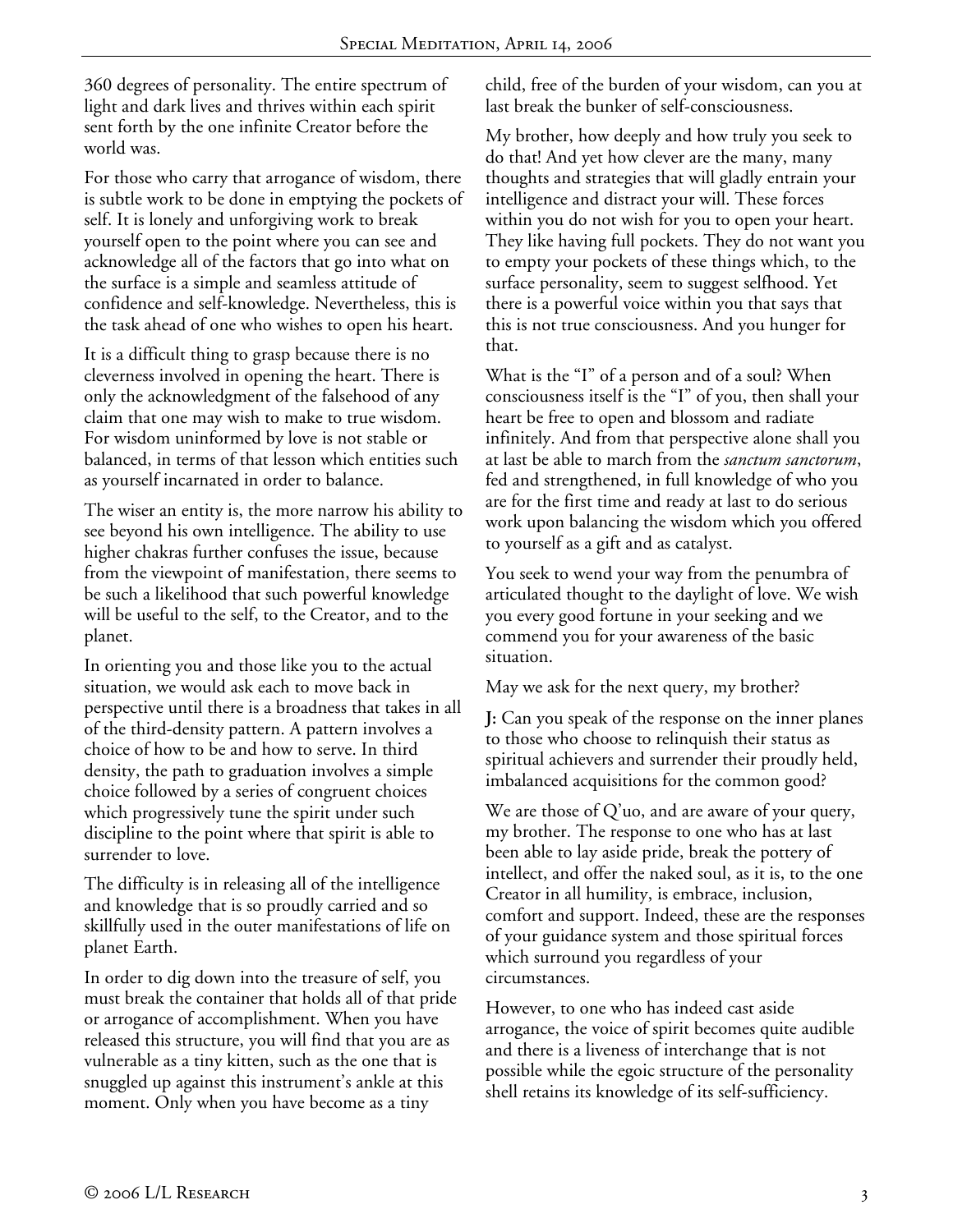We speak as if there is a "we" and a "they," a "you" and an "I." And this is not precisely correct. For there is an ever-flowing movement of energy along lines of force which are created by your thoughts and feelings rather than there being a dynamic of two.

You are experiencing ways of structuring the self so that it may be known to the self. We do not wish to take away every structure of your thoughts in an instant. Rather, we would that you would conceive of this journey as a dance. It is a dance in which your movements express a gradual increase in your ability to be naked and without personality.

In the privacy and the intimacy of your silent meditation, allow all to fall away as it will and sit with that which is left until it, too, falls away. And then sit with that which is left until it, too, falls away. Repeat this process until when you sit, you simply sit.

May we ask for the next query, my brother?

**J:** I find in myself a strong affinity for higher-density planes of both polarities and information about them. This and other things have led me to believe that I have wandered through higher-density planes, both positive and negative, and then chosen to hop back into the maelstrom of third density. Could you please verify this and discuss the phenomenon of individuals exploring both polarities into higher densities? Could this be merely a grand way of deferring true polarization?

We are those known to you as the principle of  $Q'$ uo, and are aware of your query, my brother. We tread close to the limits of free will as we respond to this question. In our opinion—and we offer it for what it is worth—the pattern which you describe is that of a sixth-density wanderer whose fifth-density experiences were felt by the sixth-density entity to have too marked an effect upon the basic ground of being which is represented by the pallid word "love" and by the activity of the student of fourth density in realizing fully …

## *(Side one of tape ends.)*

## *(Carla channeling)*

… the depths of that ground of being. The Thought that created all that there is was not a thought of wisdom. It was pure, unconditional, love. Consciousness is a Thought which creates and

destroys the universe. That consciousness is a consciousness of love.

It is difficult to bring into focus within third density the function of wisdom. Perhaps the most skillful thing we could offer at this juncture is that which has been noted by all, we feel sure, and that is the difference between the thinking of the intellect and the thinking of the heart. Each entity knows people who seem to think with their hearts. Whether their intellects are great or modest, the solutions to the catalyst within their lives seem to involve the creative aspects of love.

Practices which aid an entity in becoming more aware of his own heart are those practices which are very momentary. It is difficult to discipline the self to use the present moment. But it is in the present moment that you may practice opening the heart.

Stop and think about your facial expression. Are you smiling? Are you frowning? Place upon your face the beginnings of a smile and each time that you become aware of your expression, curve up the edges of your lips into a slight smile. Over time, examine the results of this seemingly completely superficial practice.

When you become aware that you are entering the presence of another, take a moment to acknowledge, accept and admire the perfection of that individual. Naturally, that perfection is not apparent to the outer eye in most cases. Do not let that stop you. You know that each entity is the Creator. Take a moment to establish that acknowledgement, acceptance and admiration.

Before you arise from your bed, call for help. Your guidance system cannot begin to act actively in your life unless you call it, not just once but every day and every moment.

Wisdom has a tendency to create within an entity the feeling that he or she is powerful and selfsufficient. In truth, when power has been wedded to peace and light has been wedded to love, true power emerges. And in that power is rest. In that compassion is wisdom. But the ground upon which you stand in order to do this work of reconciling and harmonizing those factors that blend into who you are is love.

We find that this instrument's energies are waning and we would ask for one more query before we leave this instrument.